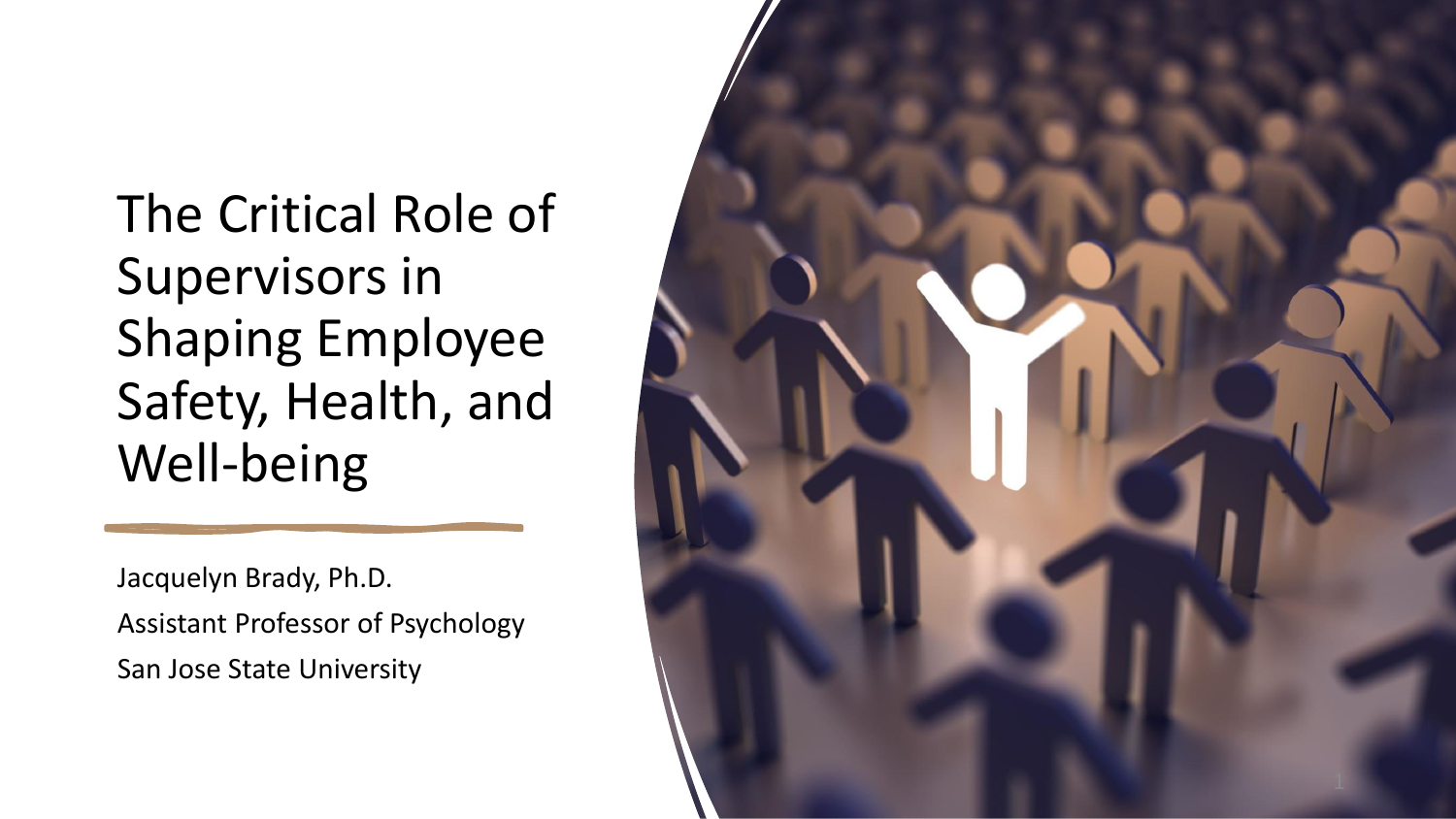# **Overview**



Overview of employee safety, health, and wellbeing



Making the case for focusing on supervisors



An applied field intervention example: SERVe



Concluding remarks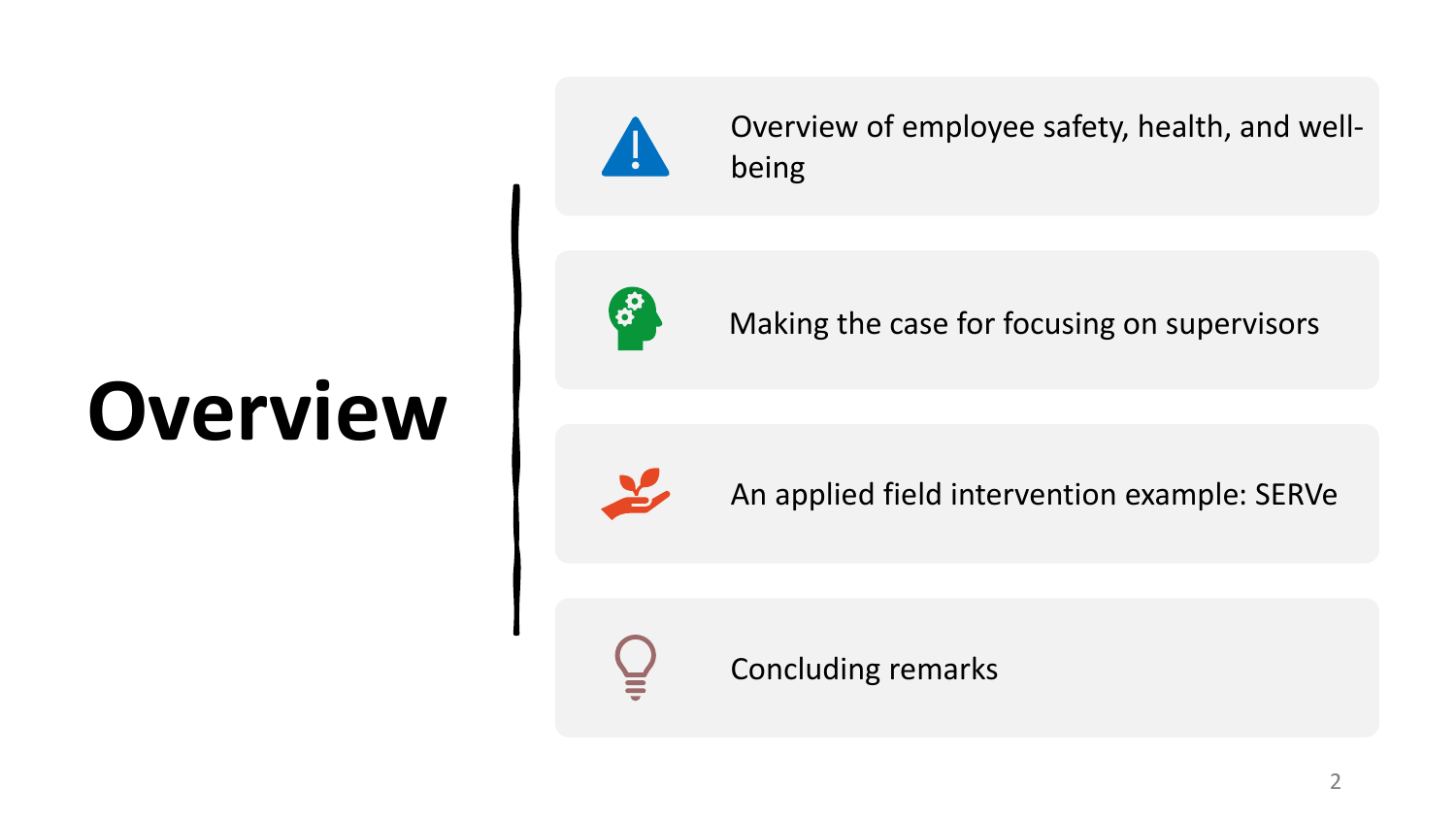### Overview of Employee Safety, Health, and Well-being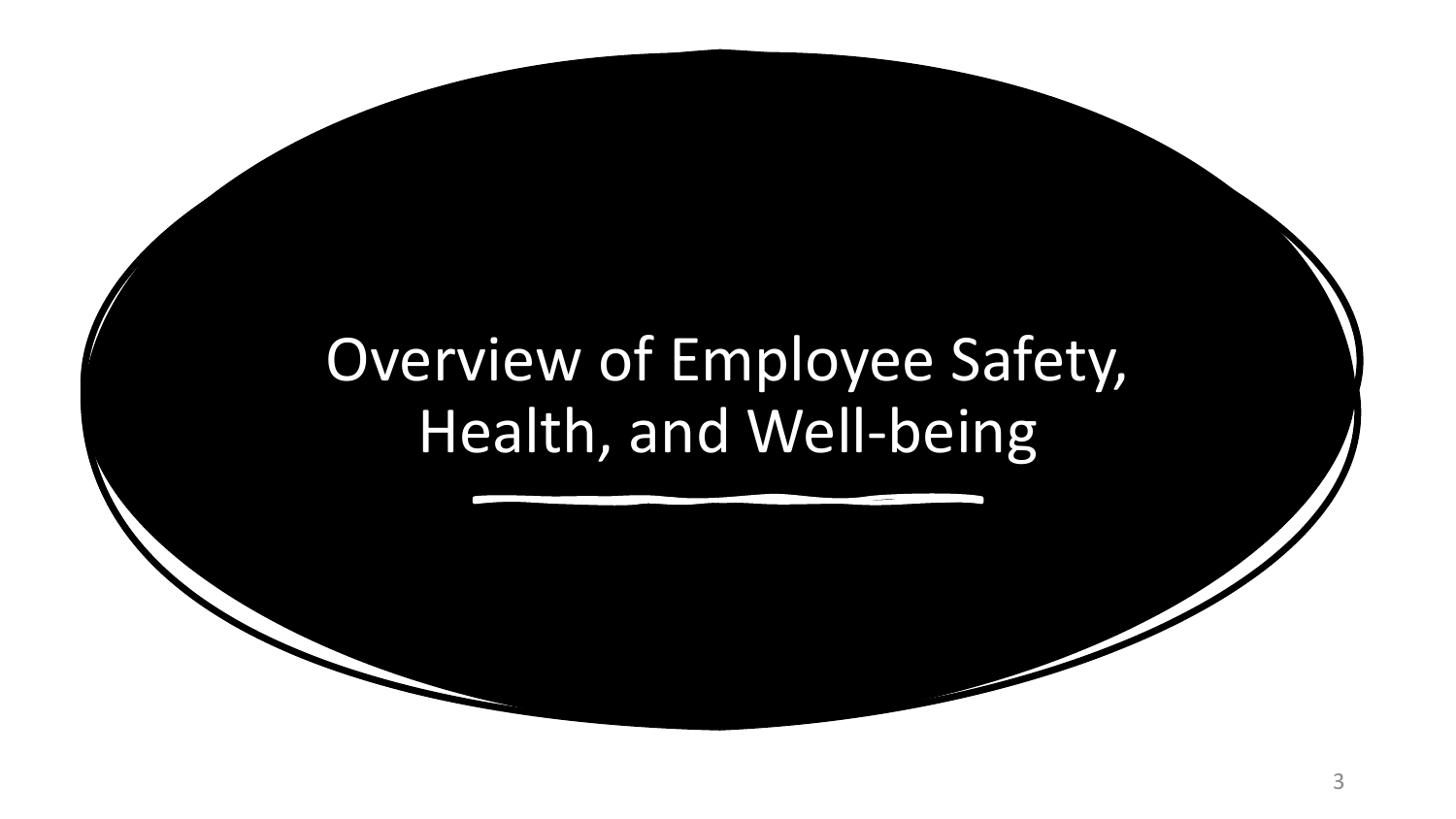## What is Safety, Health, and Well-being?

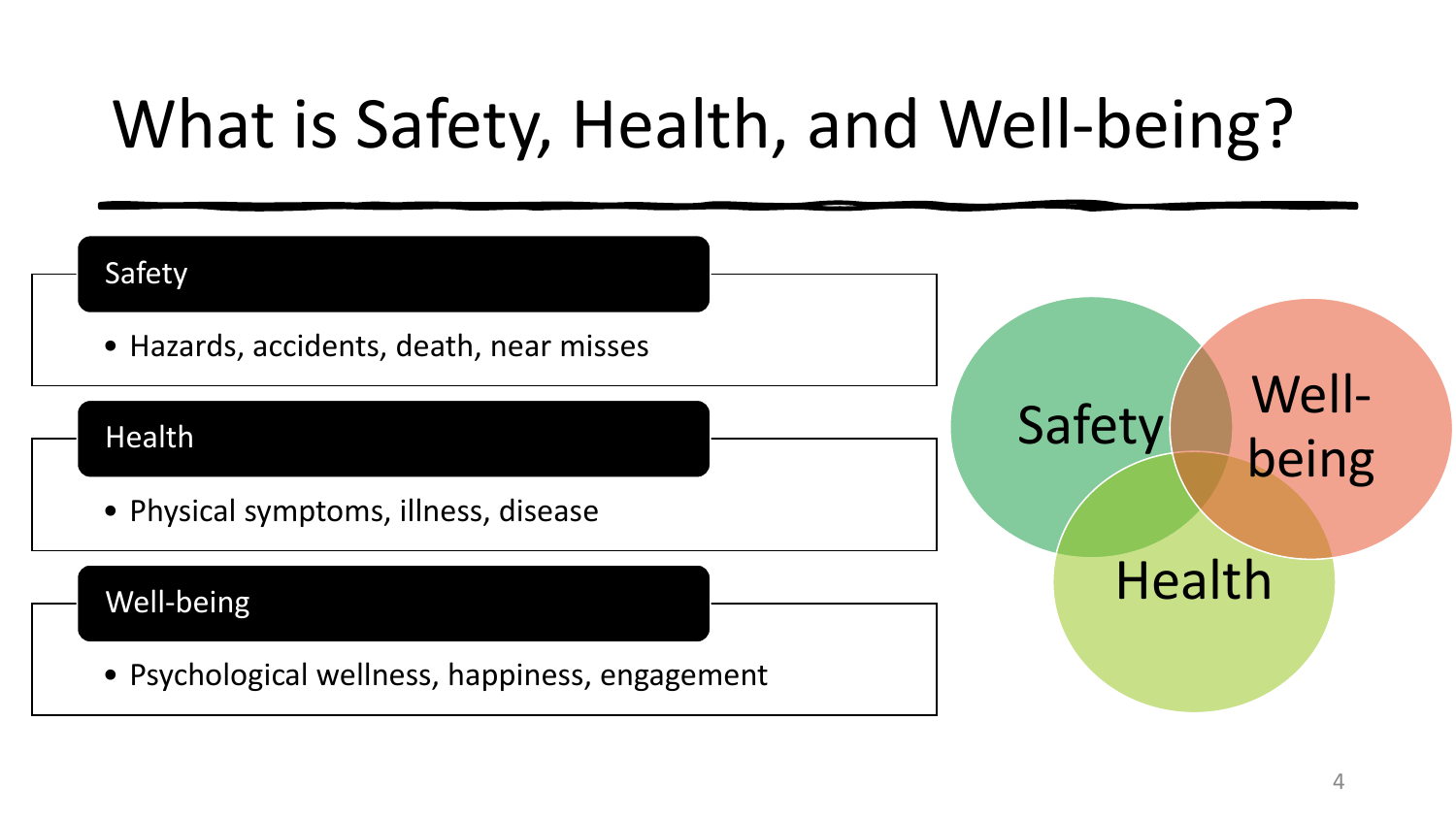"What's work got to do with it?"

### - A whole lot

- The only activity we do more is sleep<sup>1</sup>
- Each life domain is interconnected

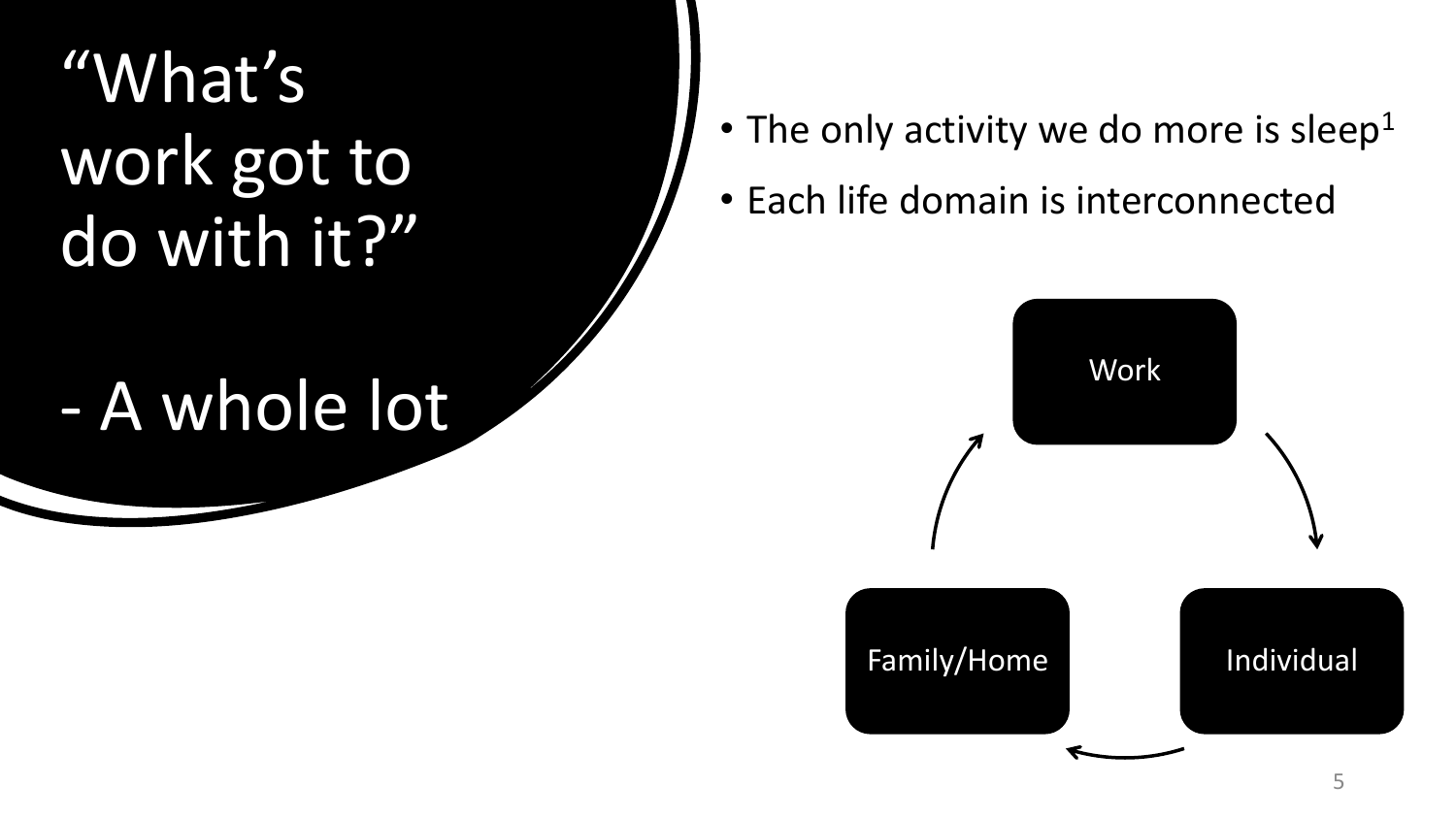### **Pervasive and Costly**

| Prevalence | Work is a leading source of stress <sup>2</sup><br>2.8 million non-fatal illness and injuries reported <sup>3</sup><br>More than 14 accident related deaths every day <sup>4</sup> |
|------------|------------------------------------------------------------------------------------------------------------------------------------------------------------------------------------|
| Cost       | For businesses, individuals, and families<br>\$1 Billion per week in workers compensation <sup>5</sup><br>103,000,000 days lost <sup>6</sup>                                       |



Actionable Solutions through the field of Occupational Health Psychology (OHP)

**The application of psychology to improve the quality of work life, and to protect and promote the safety, health and well-being of workers<sup>7</sup>**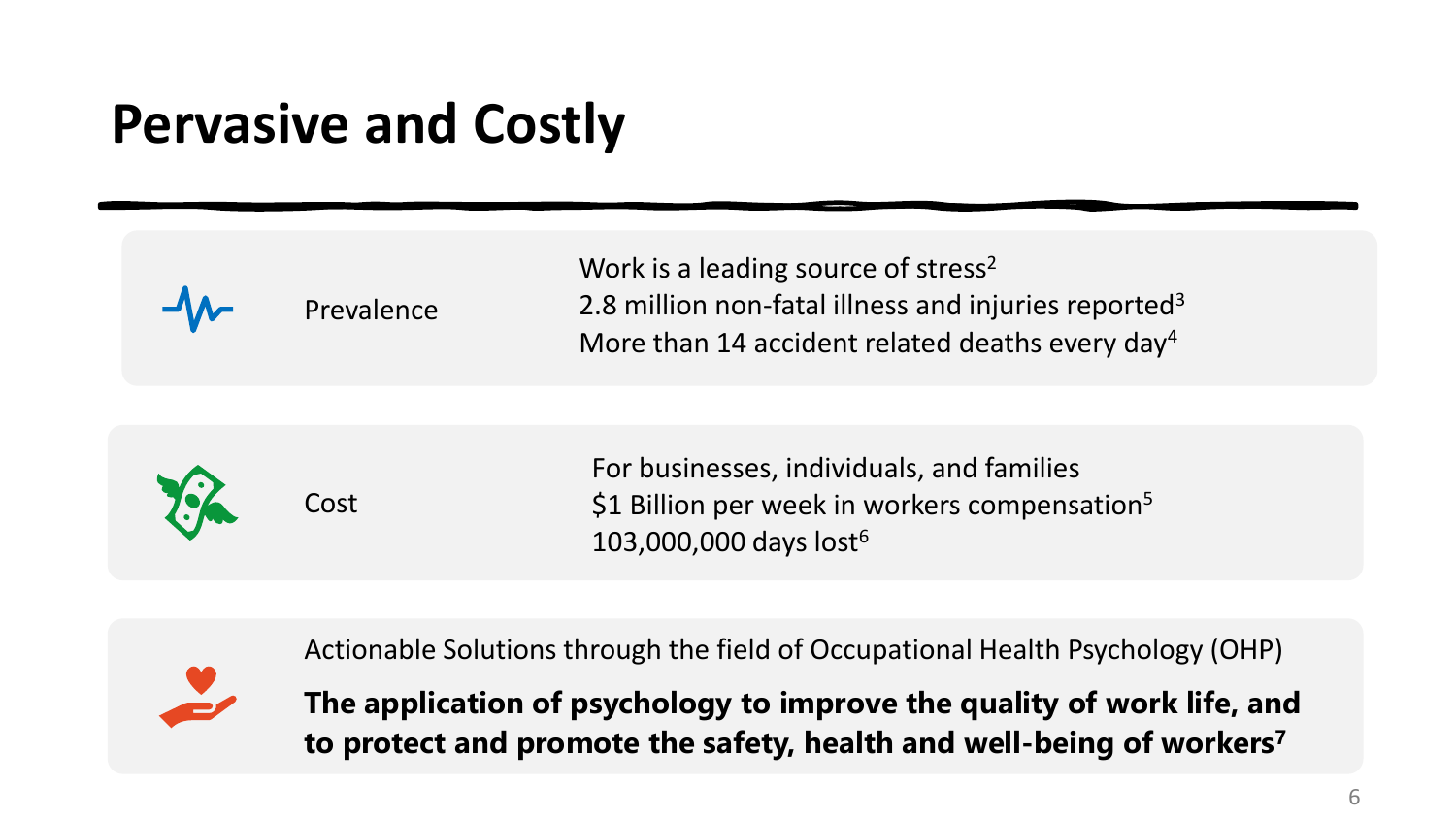# OHP Interventions



#### **Individual Interventions**

Do not solve underlying issue Can be resource intensive



#### **Organizational Interventions**

Can address broader problem Change aspects of the culture to promote safety health and well-being 7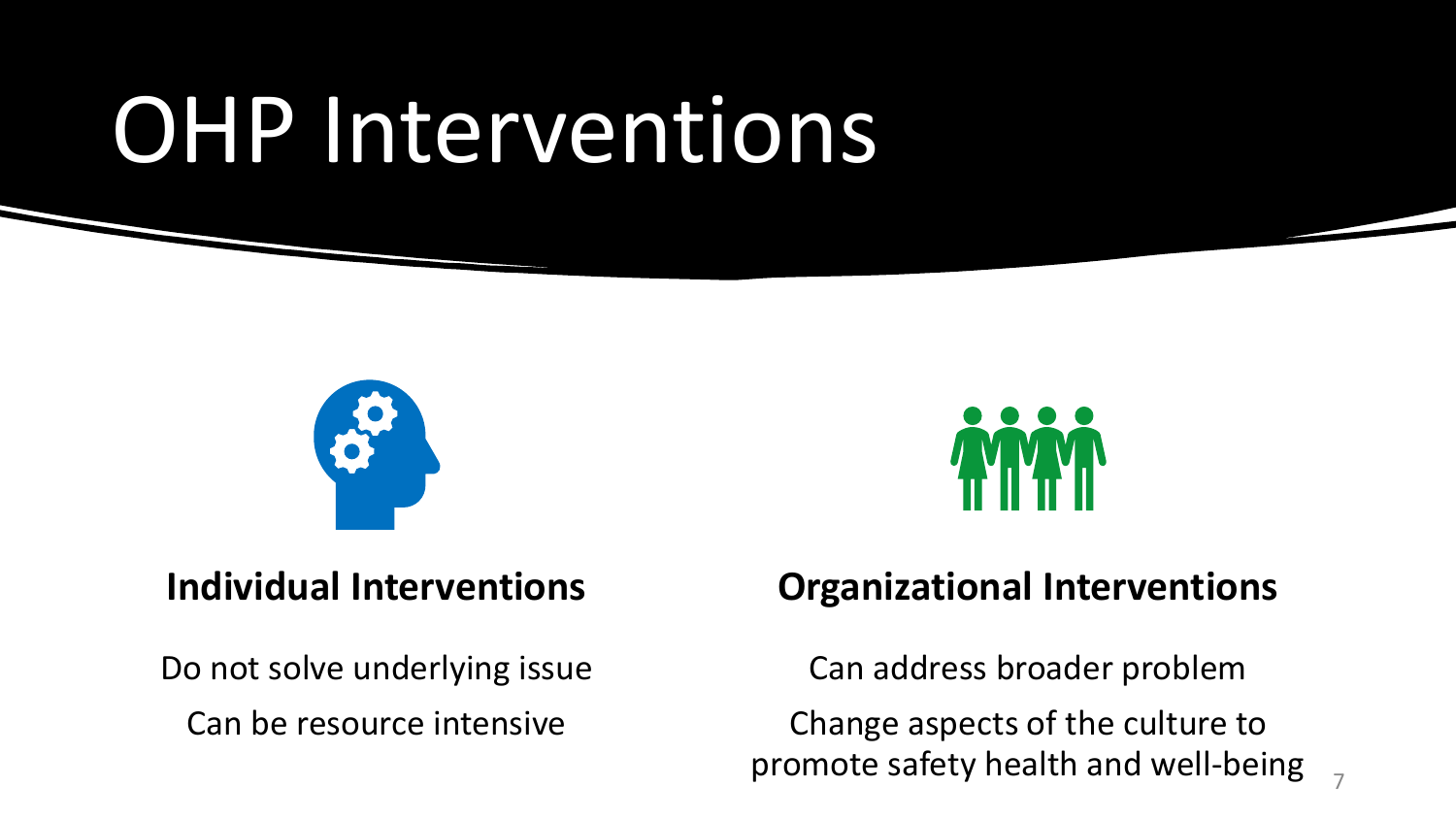### Making the Case for Focusing on **Supervisors**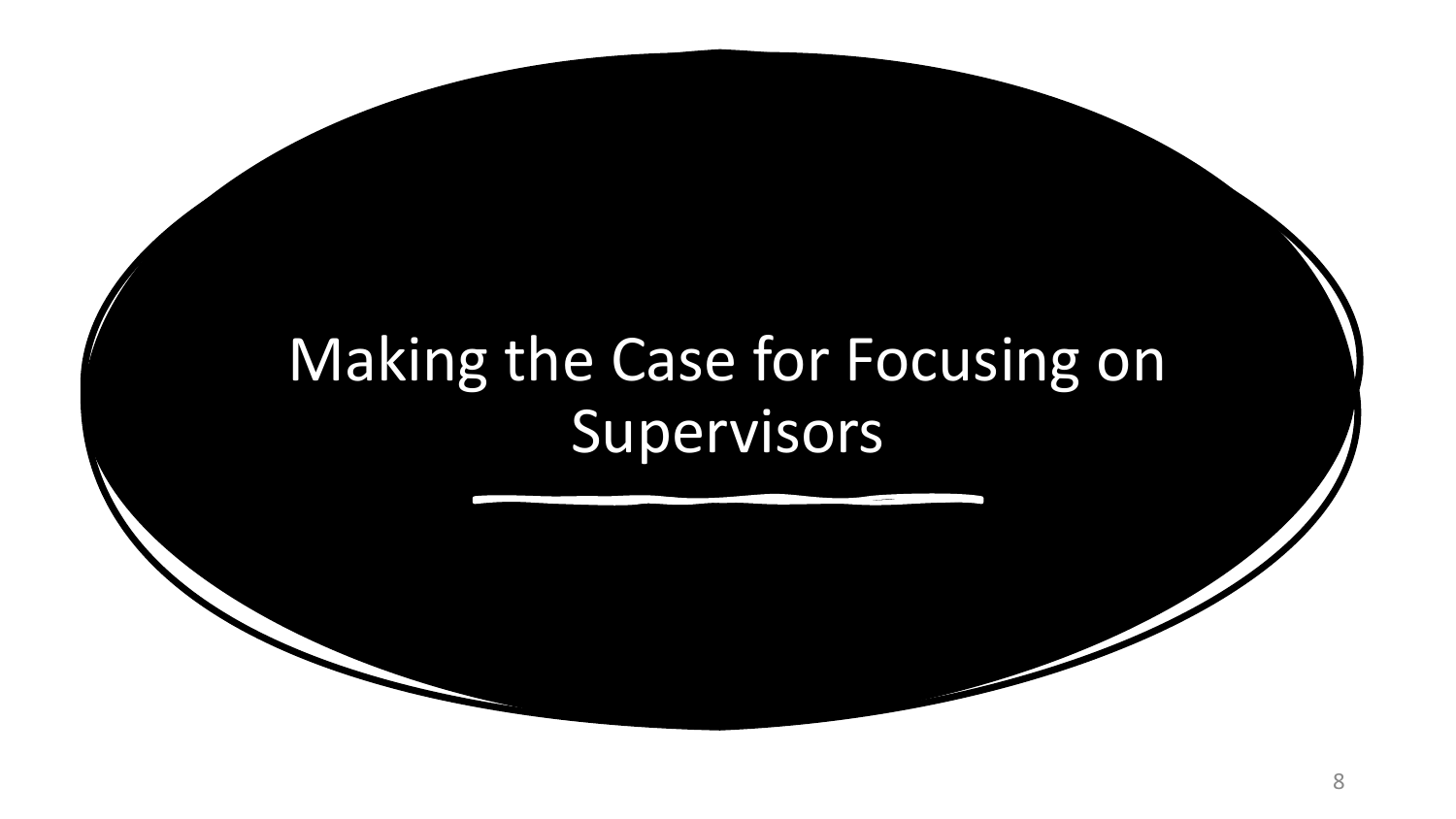# Why Supervisors?



#### 1. Social relationships are critical



2. Supervisors are uniquely positioned to change the work context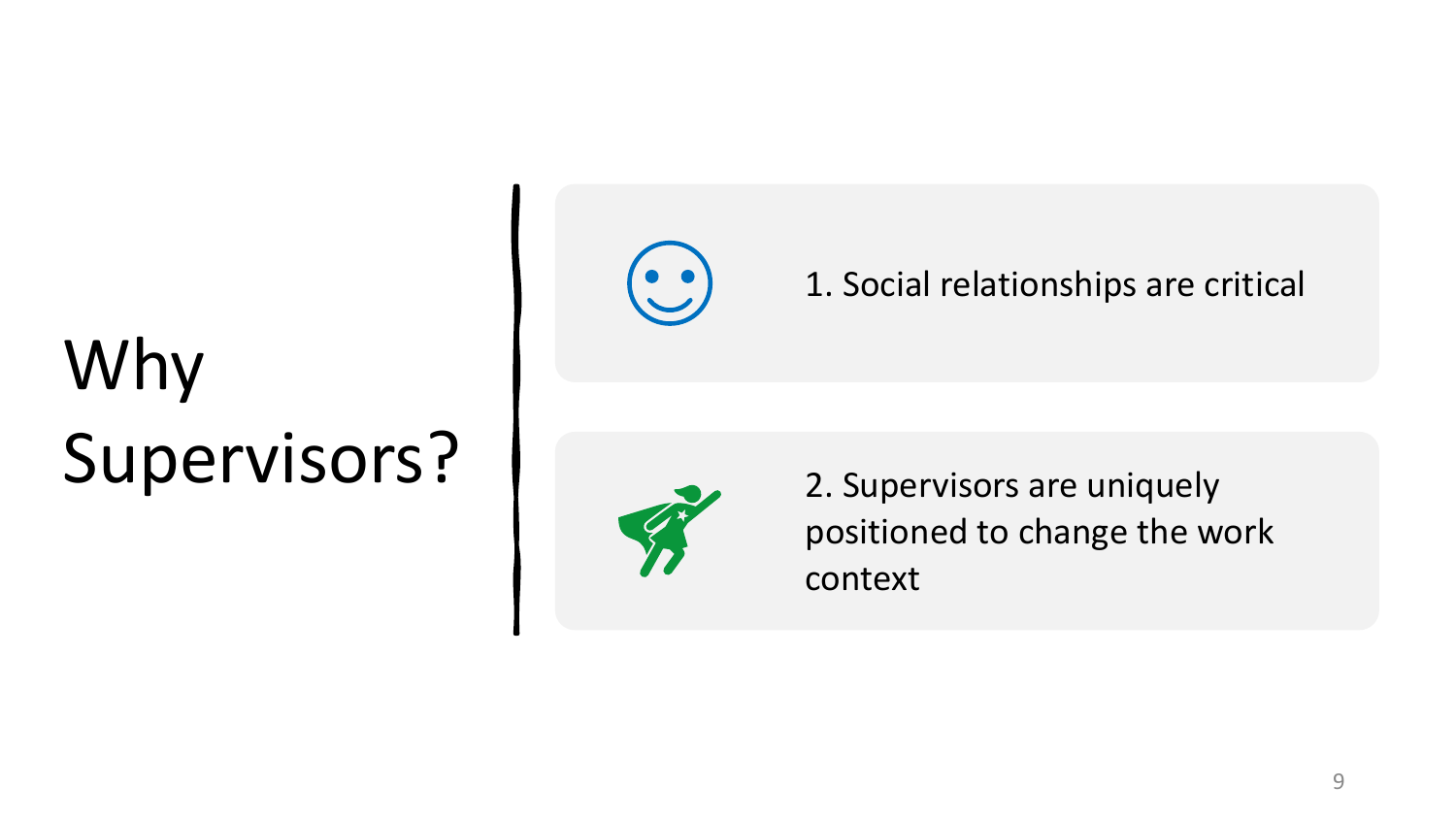# Social Relationships

- Social relationships are one of the strongest predictors of disease and mortality<sup>8</sup>
	- Direct and indirect effects on behaviors, health, and well-being<sup>9</sup>
- Importance of employee-supervisor social relationship
	- Subject of many organizational theories
	- Robust empirical evidence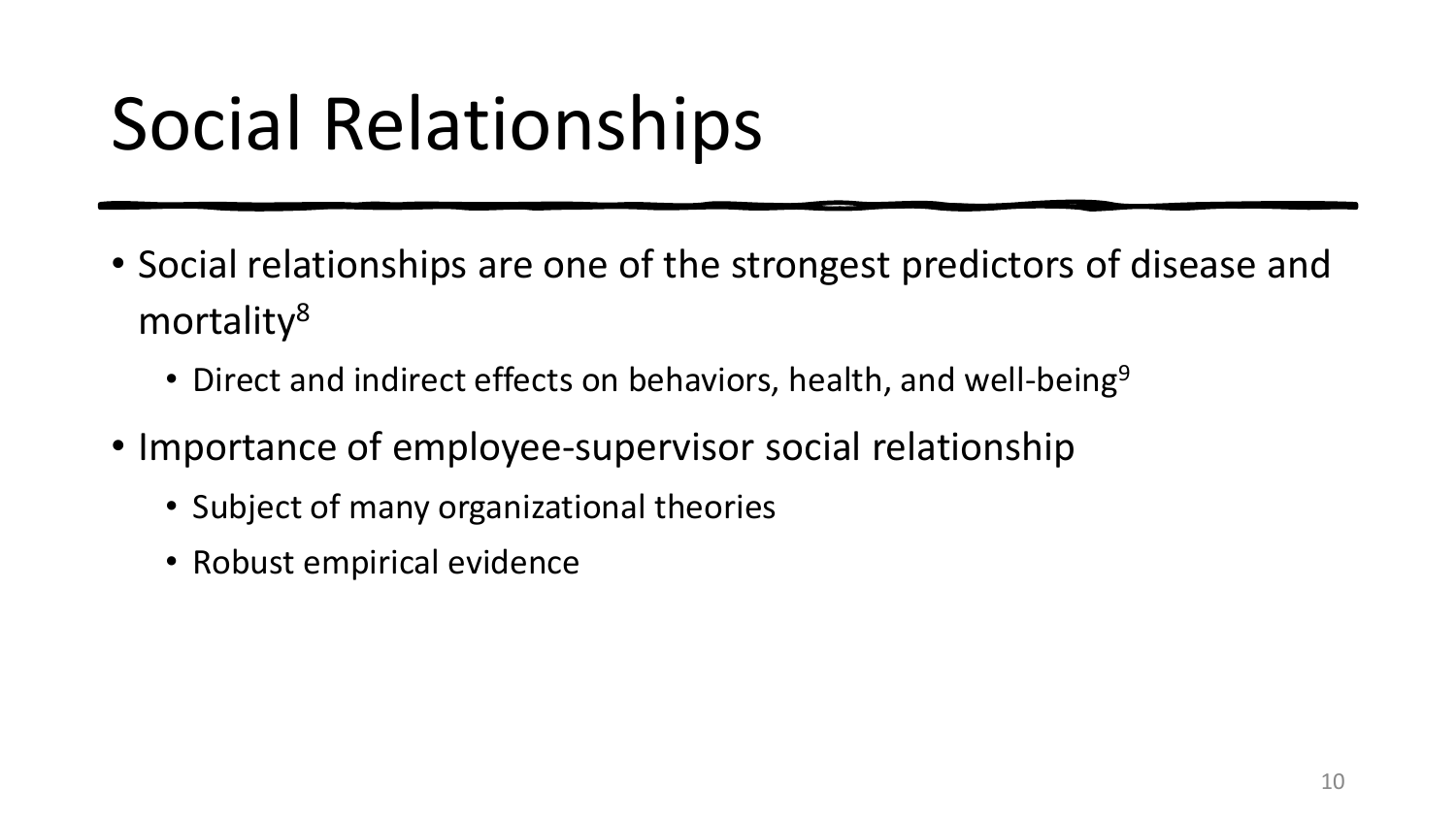# Supervisors' Unique Position

#### Resource facilitation

- Support
- Instrumental Resources
- Job Design

#### Influence Culture

- What is rewarded
- Leader behaviors and Role modeling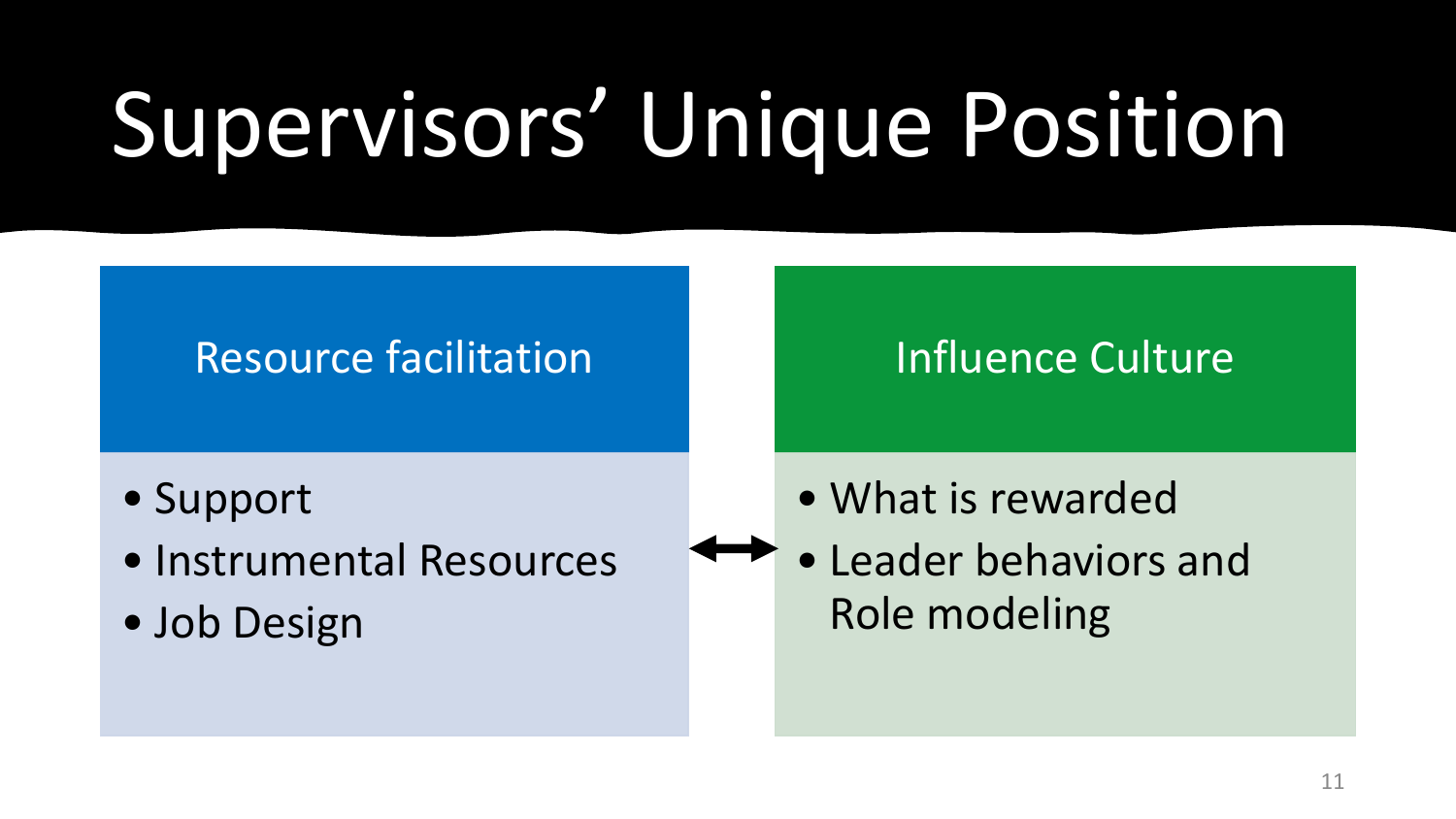# Evidence for Leveraging Supervisors

- Critical point of intervention for employee occupational safety and health $10$
- Mental Health Awareness Training
	- Reduction in duration of short-term disability<sup>11</sup>
	- $\cdot$  Improves resource utilization<sup>12</sup>
- Focusing on Leadership to improve safety is effective for reducing accidents, injuries<sup>13, 14</sup>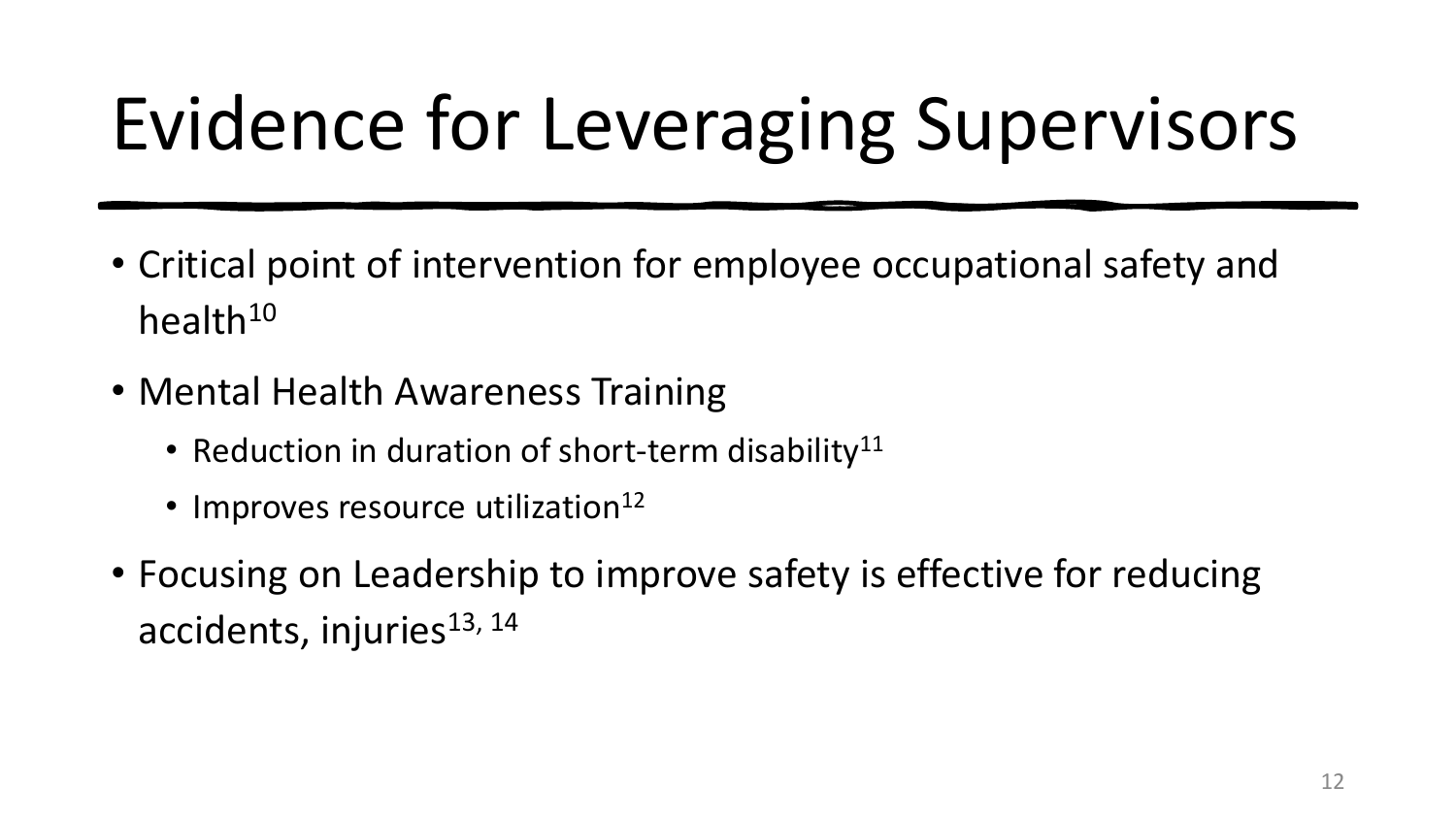### An Applied Field Intervention Example: SERVe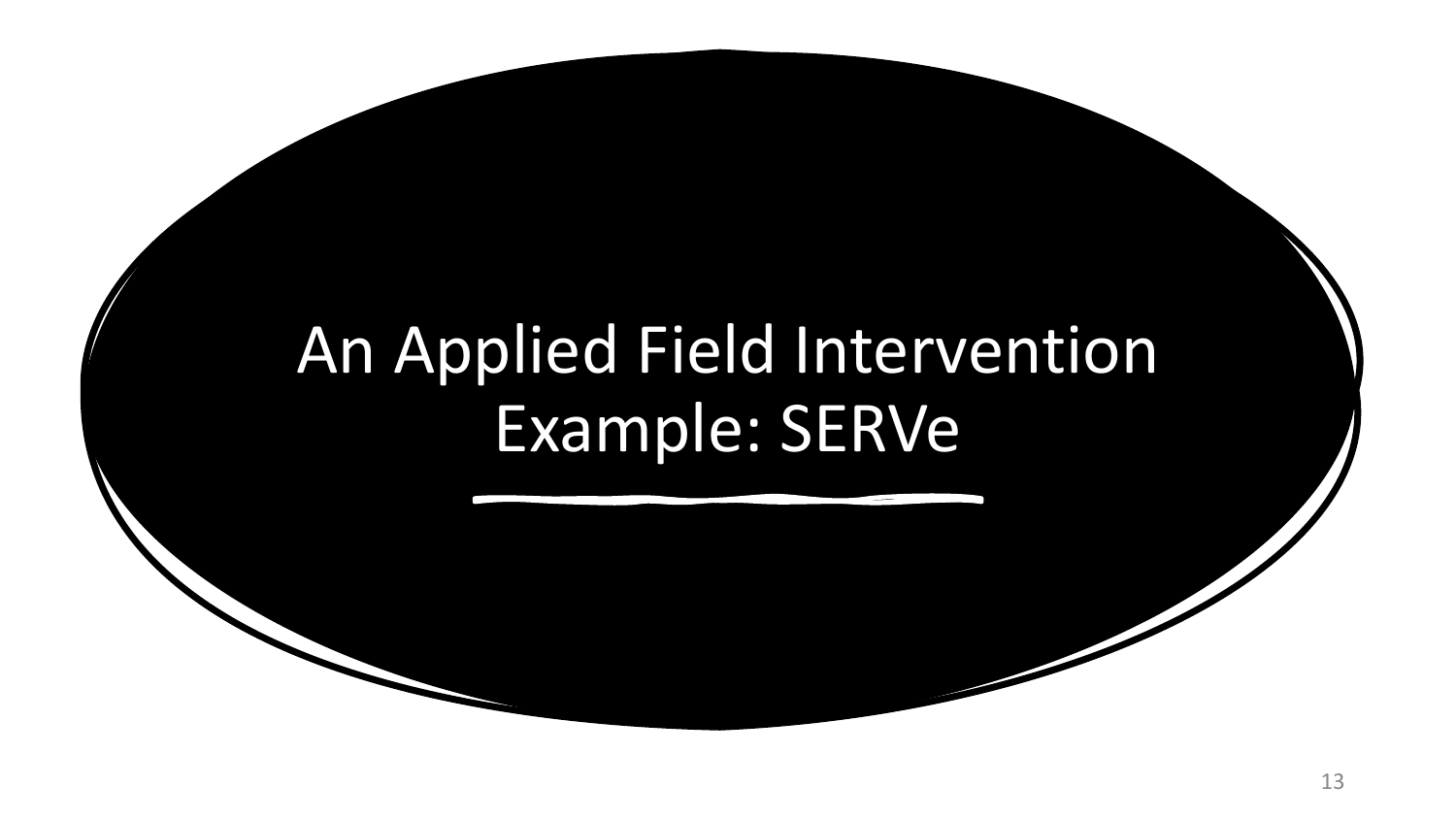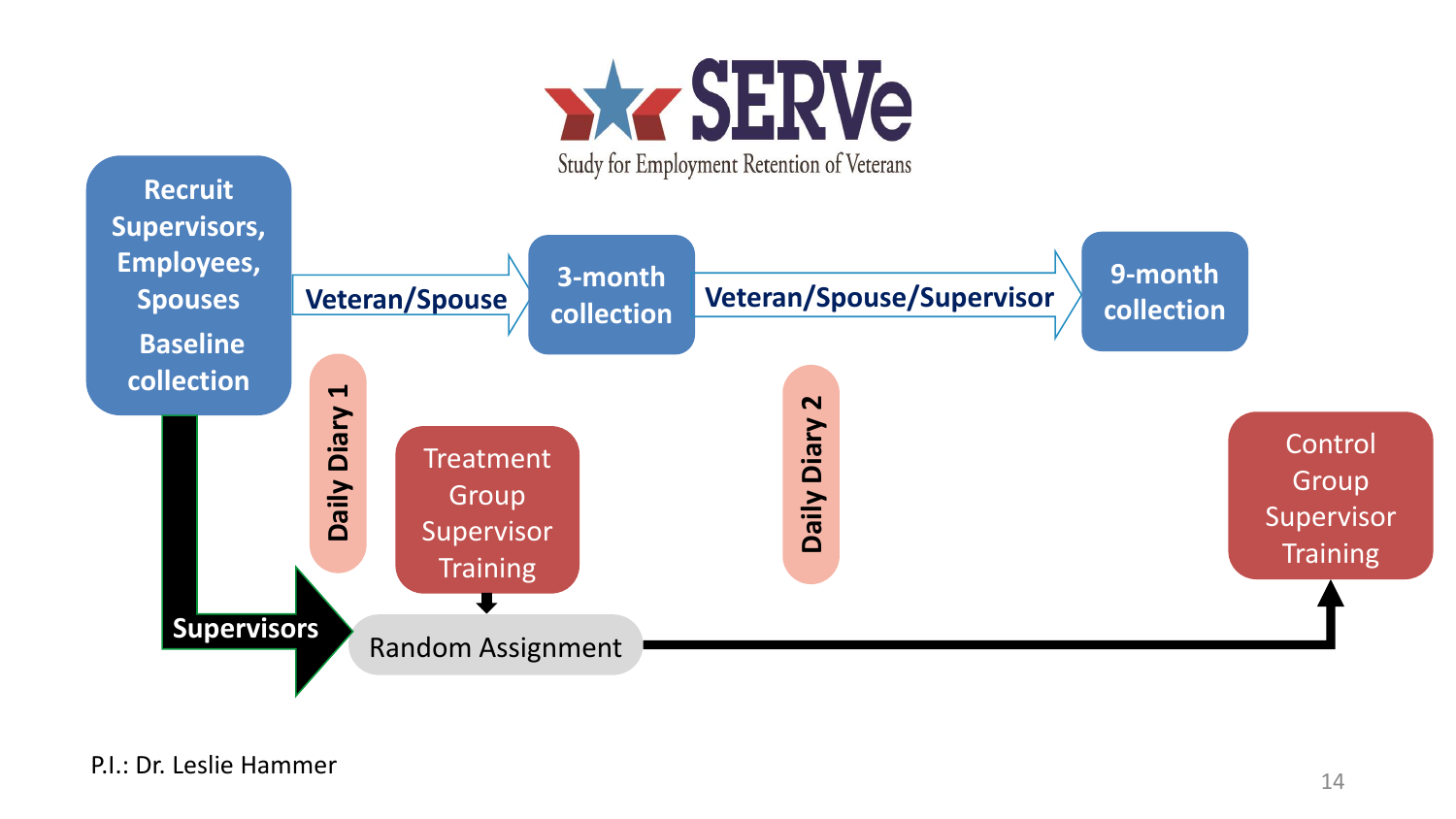# Supervisor Training

Supportive Supervisor Training

- 1. Emotional Support  $\rightarrow$  e.g., empathize, listen,
- 2. Instrumental Support  $\rightarrow$  e.g., leveraging tools to support employees where possible (e.g., time off)
- 3. Role modeling  $\rightarrow$  healthy work-life behaviors
- 4. Creative win-win management  $\rightarrow$  creative solutions

Behavior tracking

• Log support behaviors online

Moderated discussion forums

• Ask questions to researchers, engage with other supervisors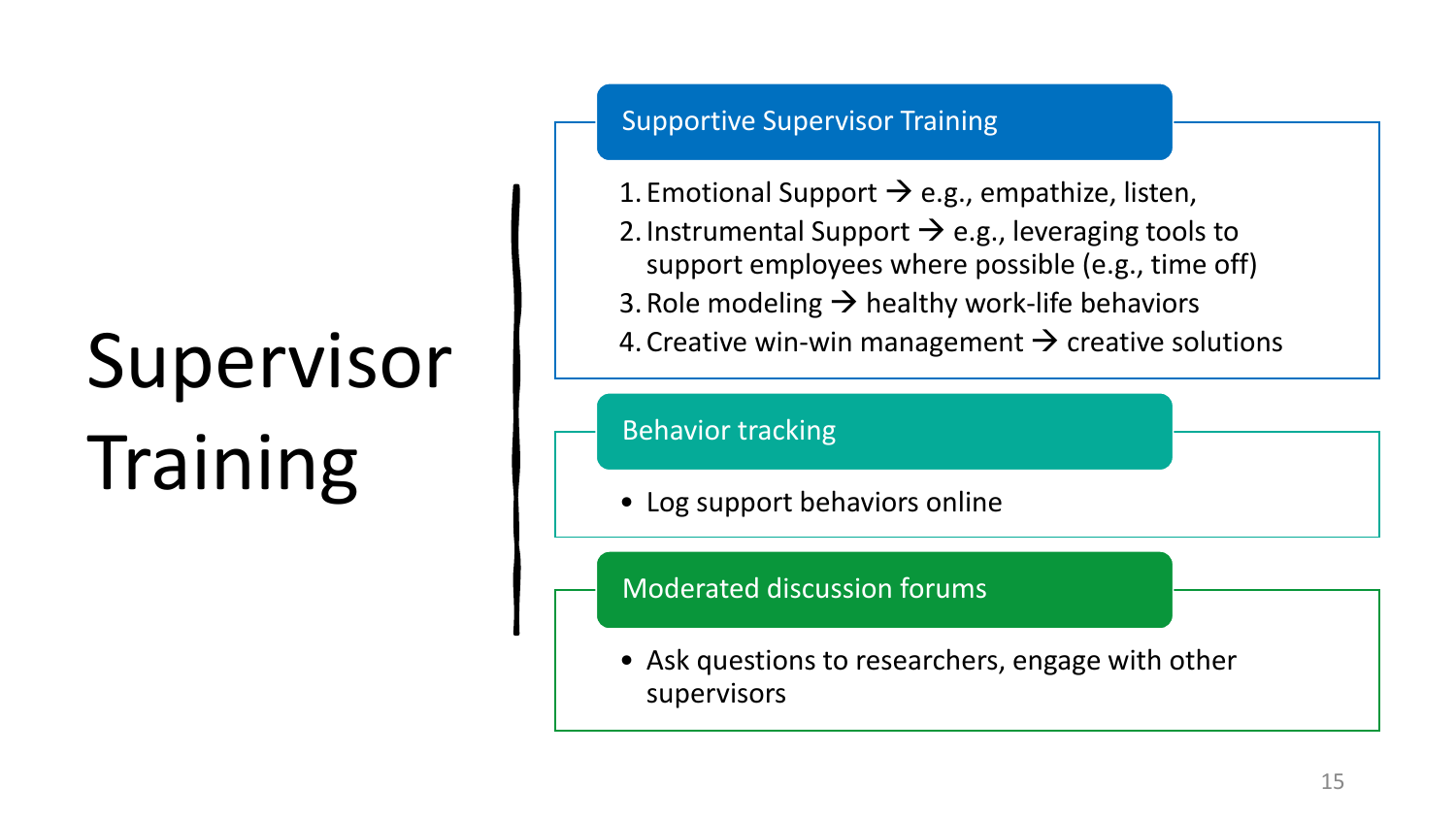# Major Findings

- Supervisors attitudes towards target employees improve following supportive supervisor training<sup>15</sup>
- Real world applied interventions can change employees' lives (e.g., reduce stress, improve sleep)<sup>15, 16</sup>
- Preliminary evidence suggests
	- Relationship improvement for both employees and spouses<sup>17</sup>
	- Improvement in aggregated daily moods<sup>18</sup>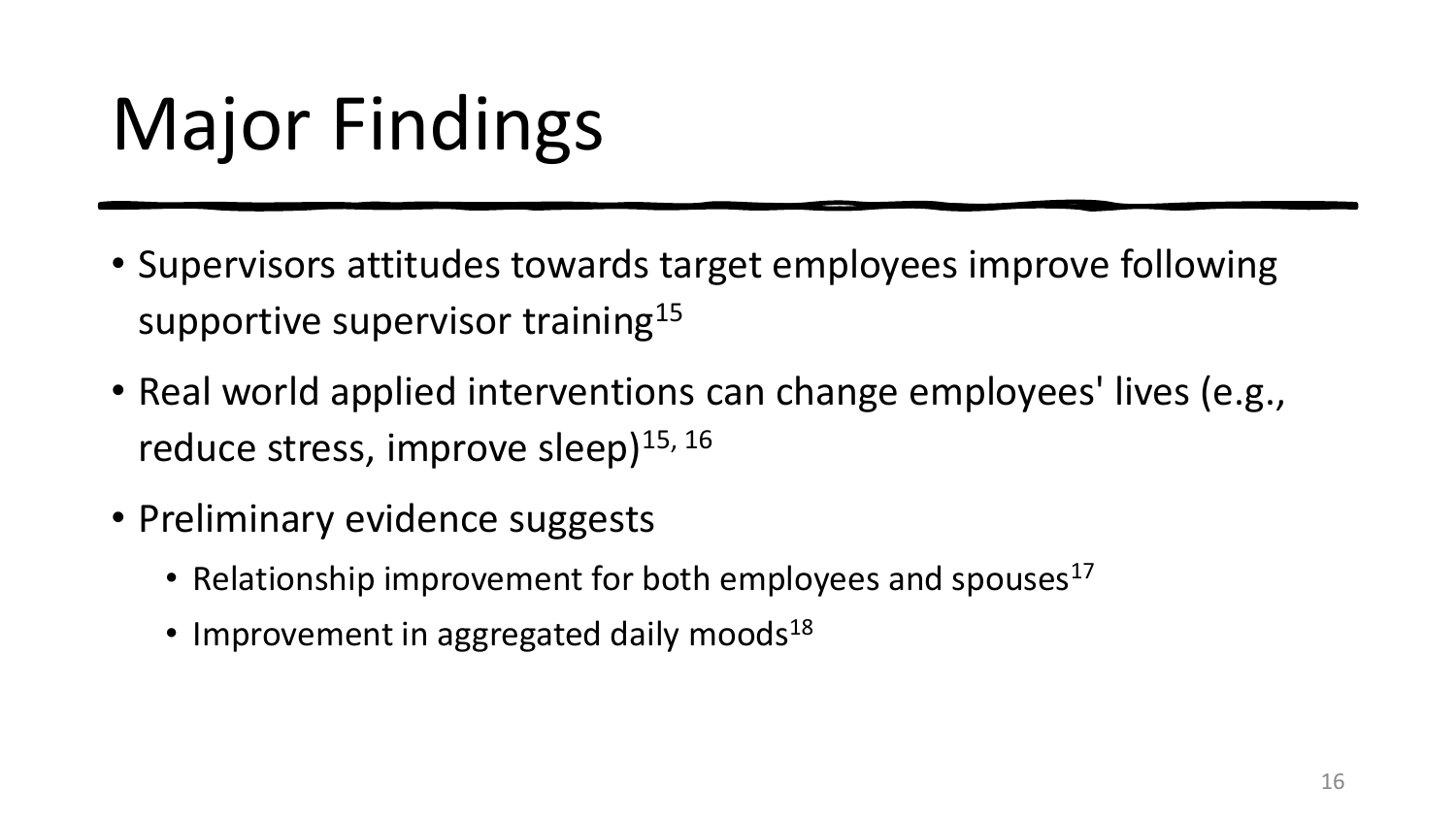## The MESH Study

- DOD funded Oregon Military Employee Sleep and Health (OR-MESH) Study (Army and Air National Guard)
- Multi-pronged intervention
	- Training leaders on general, sleep, and family specific support
	- Sleep Tracking (baseline, 9 months) and Sleep Feedback (following baseline)
- Surveys at baseline, 4 months and 9 months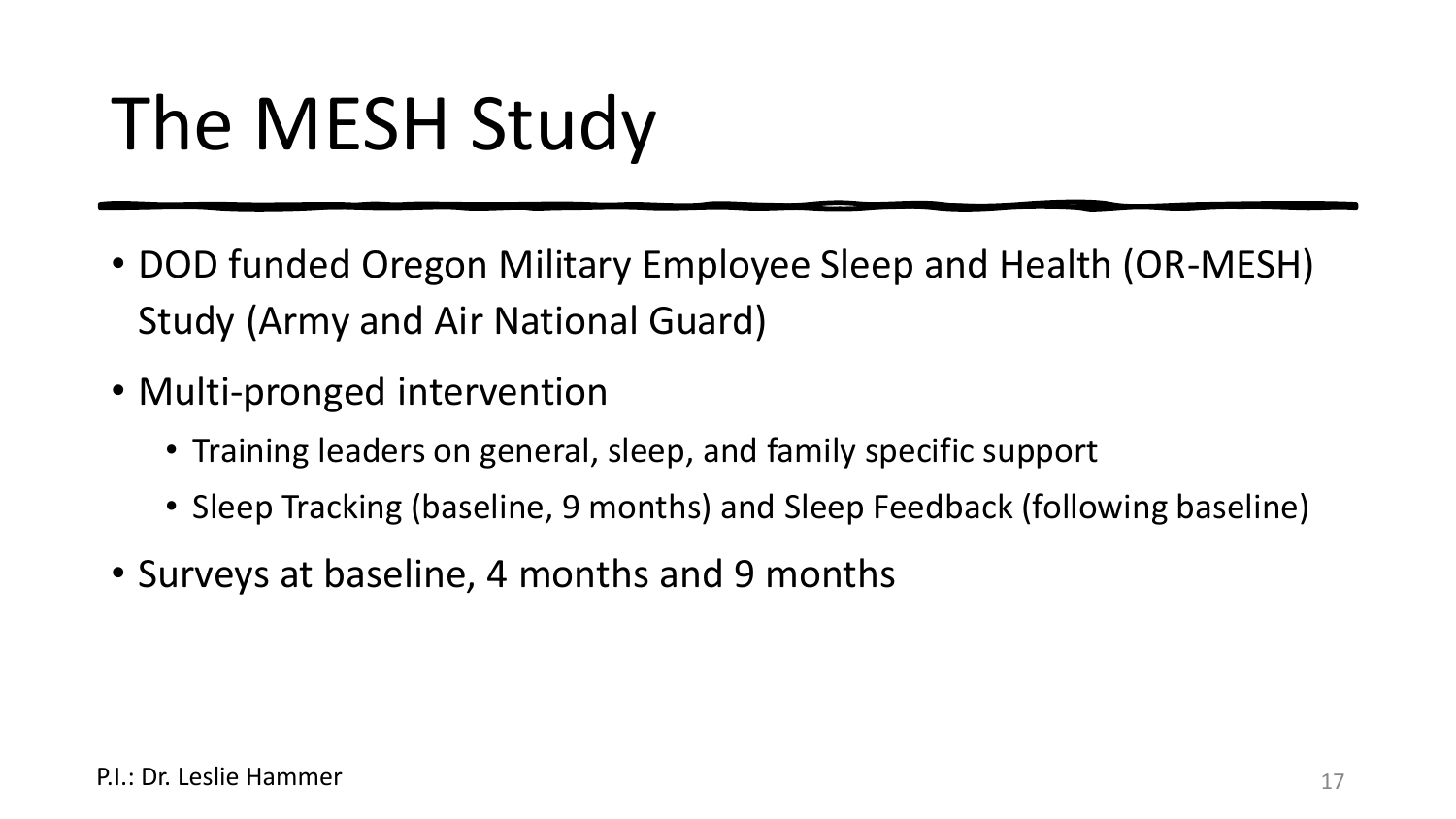# Concluding Remarks

- Occupational Safety, Health, Well-being are and will remain serious concerns
- Leaders are critical resource facilitators who can change the culture
	- They can provide support, provide role-modeling, win-win management
- Organizations and policies must support leaders supporting!

Future Directions

- Consider the organization contexts
- Follow employees, provide booster modules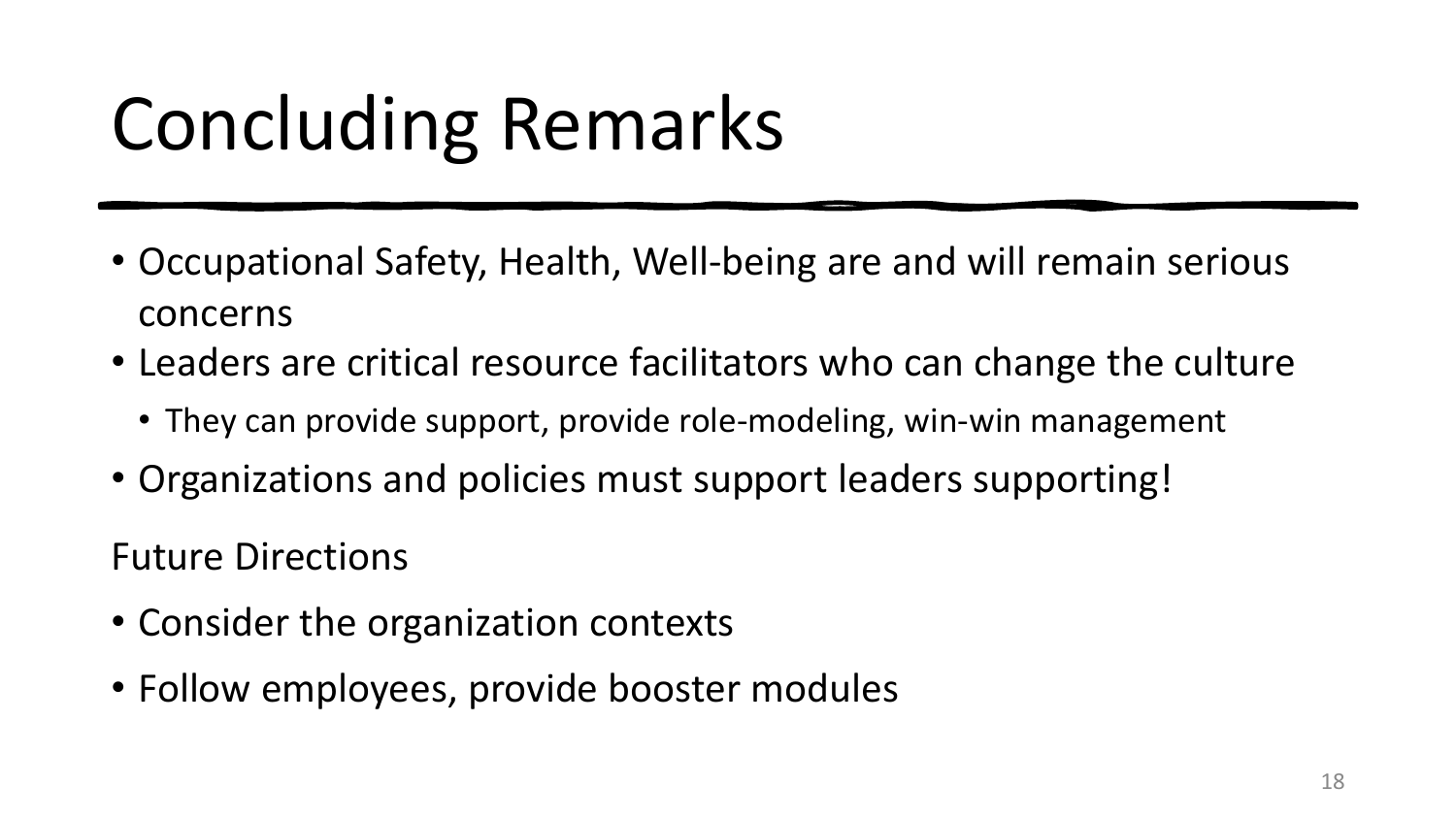

This research was conducted as part of the Study for Employment Retention of Veterans (SERVe; [https://www.servestudy.org/\)](https://www.servestudy.org/)

The U.S. Army Medical Research Acquisition Activity, 820 Chandler Street, Fort Detrick MD 21702-5014 is the awarding and administering acquisition office. This work was supported by the Office of the Assistant Secretary of Defense for Health Affairs, through the USAMRMC Broad Agency Announcement under Award W81XWH13-2-0020. Opinions, interpretations, conclusions and recommendations are those of the authors and are not necessarily endorsed by the Department of Defense. Portions of this research were supported by the Grant #T03OH008435 awarded to Portland State University, funded by the Centers for Disease Control and Prevention, National Institute for Occupational Safety and Health. Its contents are solely the responsibility of the authors and do not necessarily represent the official views of NIOSH, CDC or HHS.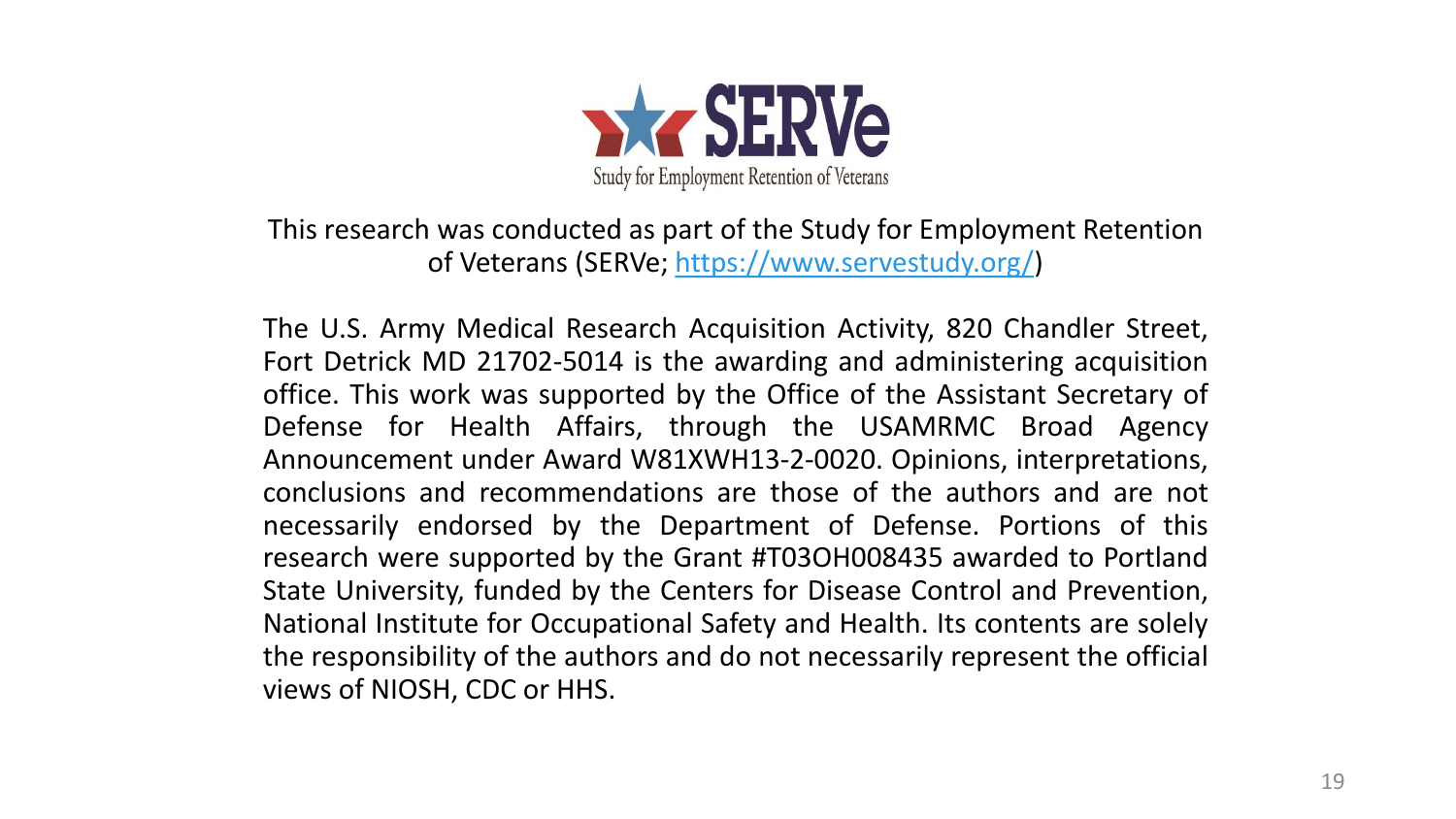

This research was conducted as part of the Military Employee Sleep and Health Study (MESH; [https://www.meshstudy.org/\)](https://www.meshstudy.org/).

The U.S. Army Medical Research Acquisition Activity, 820 Chandler Street, Fort Detrick MD 21702-5014 is the awarding and administering acquisition office. This work was supported by Office of the Assistant Secretary of Defense for Health Affairs, through the Psychological Health and Traumatic Brain Injury Research Program – Comprehensive Universal Prevention/Health Promotion Interventions Award, under Award No. W81XWH-16-1-0720. Opinions, interpretations, conclusions and recommendations are those of the author and are not necessarily endorsed by the Department of Defense.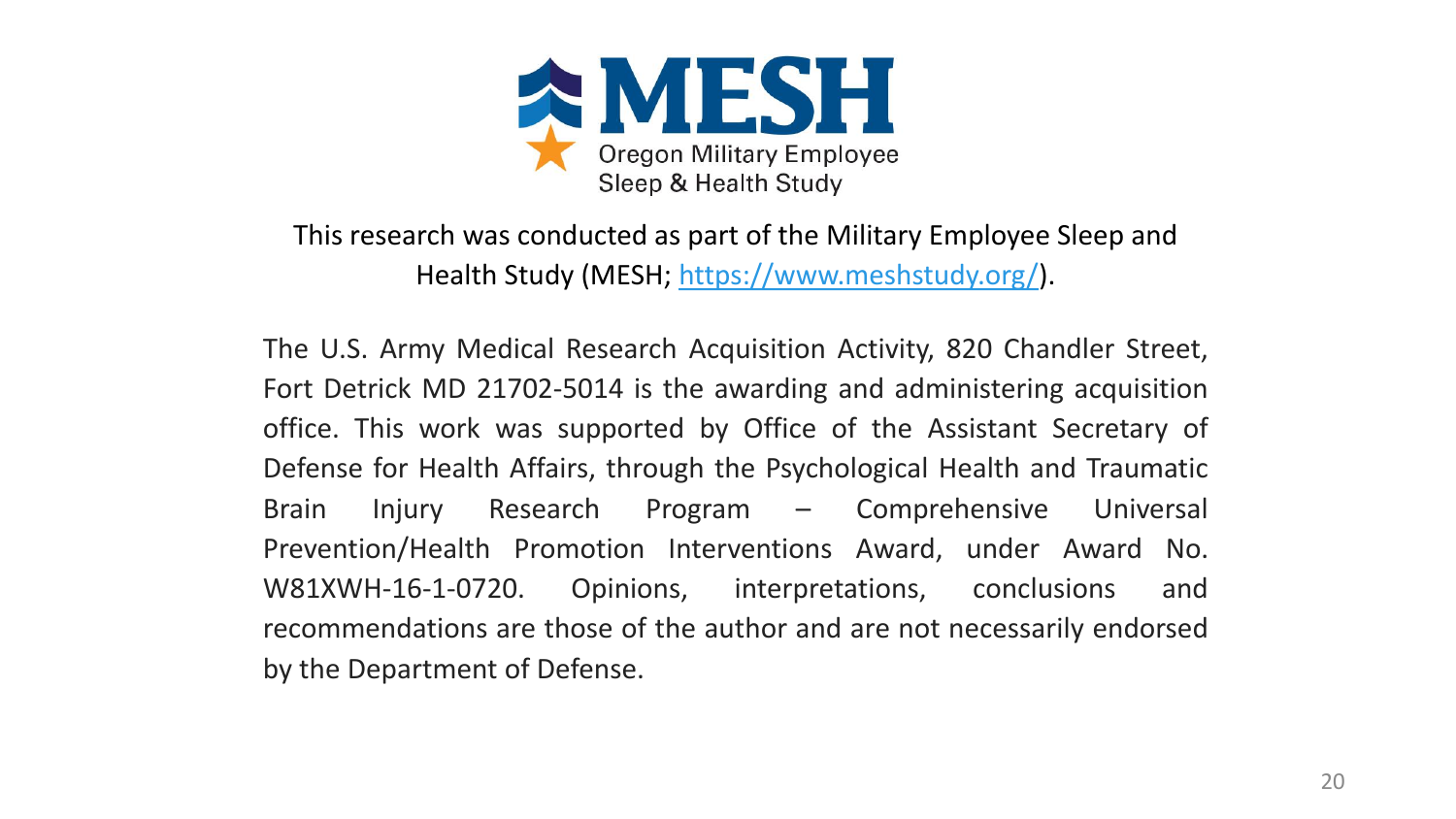## Thank you!

### Email: Jacquelyn.Brady@sjsu.edu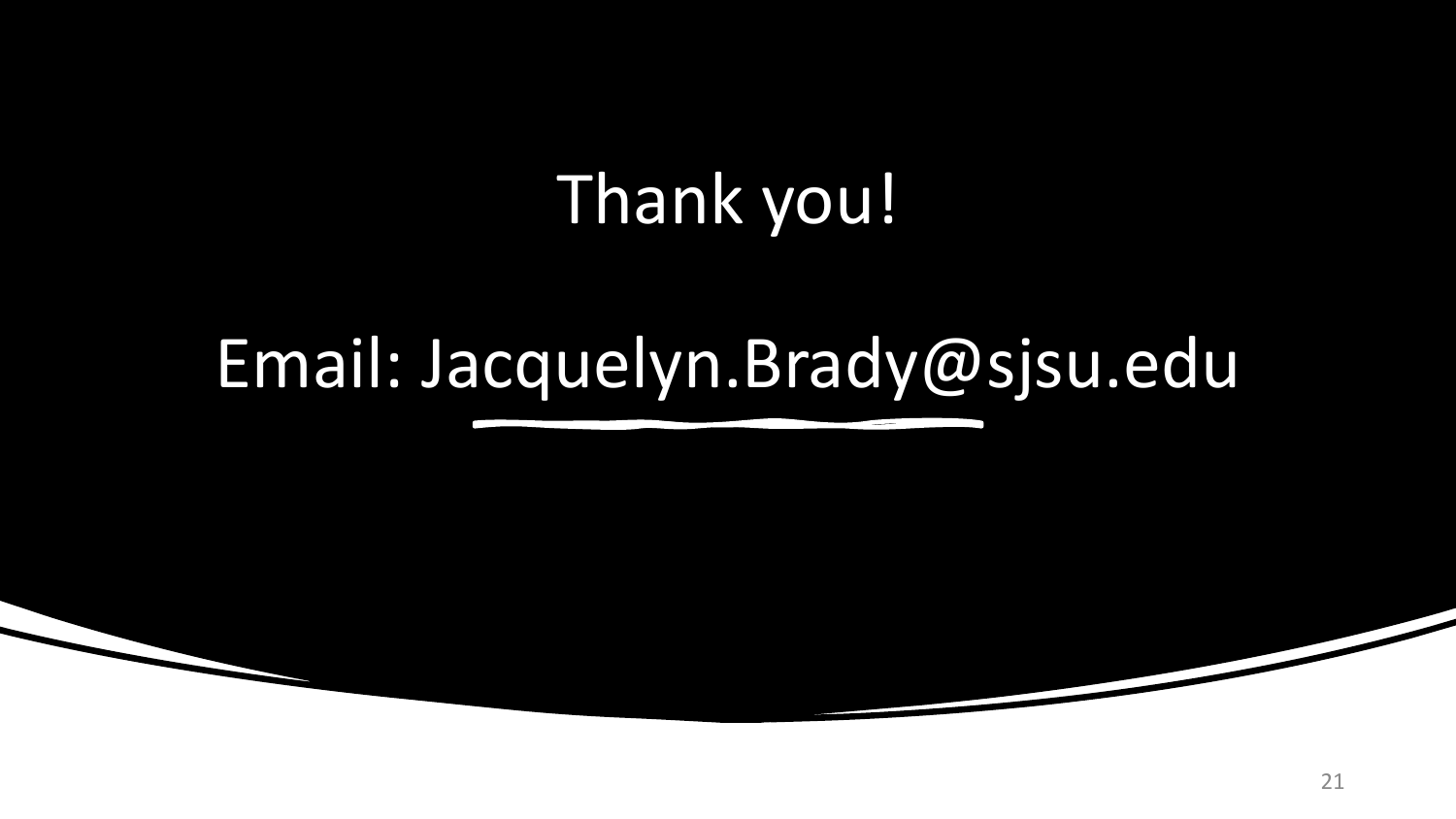## References

- 1. [U.S. Bureau of Labor Statistics. \(2019\). American Time Use Survey Summary by Employment Status. Retrieved from: https://www.bls.gov/charts/american](https://www.bls.gov/charts/american-time-use/activity-by-work.htm)time-use/activity-by-work.htm
- 2. American Psychological Association (2019). Stress in America: Stress and Current Events. Stress in America™ Survey. Retrieved From: <https://www.apa.org/news/press/releases/stress/2019/stress-america-2019.pdf>
- 3. U.S. Bureau of Labor Statistics (2019). The Economics Daily. Retrieved from: https://www.bls.gov/opub/ted/2019/2-point-8-million-nonfatal-workplace-injuriesand-illnesses-occurred-in-[2018.htm#:~:text=2.8%20million%20nonfatal%20workplace%20injuries%20and%20illnesses%20occurred%20in%202018&text=There%20were%202.8%20mil](https://www.bls.gov/opub/ted/2019/2-point-8-million-nonfatal-workplace-injuries-and-illnesses-occurred-in-2018.htm#:~:text=2.8%20million%20nonfatal%20workplace%20injuries%20and%20illnesses%20occurred%20in%202018&text=There%20were%202.8%20million%20nonfatal,number%20was%20unchanged%20from%202017.&text=This%20was%20the%20first%20year,private%20industry%20has%20not%20decreased.) lion%20nonfatal,number%20was%20unchanged%20from%202017.&text=This%20was%20the%20first%20year,private%20industry%20has%20not%20decre ased.
- 4. U.S. Bureau of Labor Statistics (2019). Economic News Release: Census of Fatal Occupational Injuries Summary, 2018. Retrieved from: <https://www.bls.gov/news.release/cfoi.nr0.htm>
- 5. U.S. Department of Labor. Oregon Safety and Heath Association. Business Case for Safety and Health: Costs. Retrieved from: [https://www.osha.gov/dcsp/products/topics/businesscase/costs.html#:~:text=In%20addition%20to%20their%20social,include%20direct%20and%20indirect%2](https://www.osha.gov/dcsp/products/topics/businesscase/costs.html#:~:text=In%20addition%20to%20their%20social,include%20direct%20and%20indirect%20costs.) 0costs.
- 6. National Safety Council. (2019). Work Injury Costs. Retrieved from: <https://injuryfacts.nsc.org/work/costs/work-injury-costs/>
- 7. Center for Disease Control (2013). National Institute of Occupational Safety and Health. Occupational Health Psychology. Retrieved from: <https://www.cdc.gov/niosh/topics/ohp/default.html>
- 8. Holt-Lunstad, J., Smith, T. B., & Layton, J. B. (2010). Social relationships and mortality risk: a meta-analytic review. *PLoS Medicine*, *7*(7), e1000316.
- 9. Umberson, D., & Karas Montez, J. (2010). Social relationships and health: A flashpoint for health policy. *Journal of Health and Social Behavior*, *51*(1\_suppl),  $S54-S66.$  22